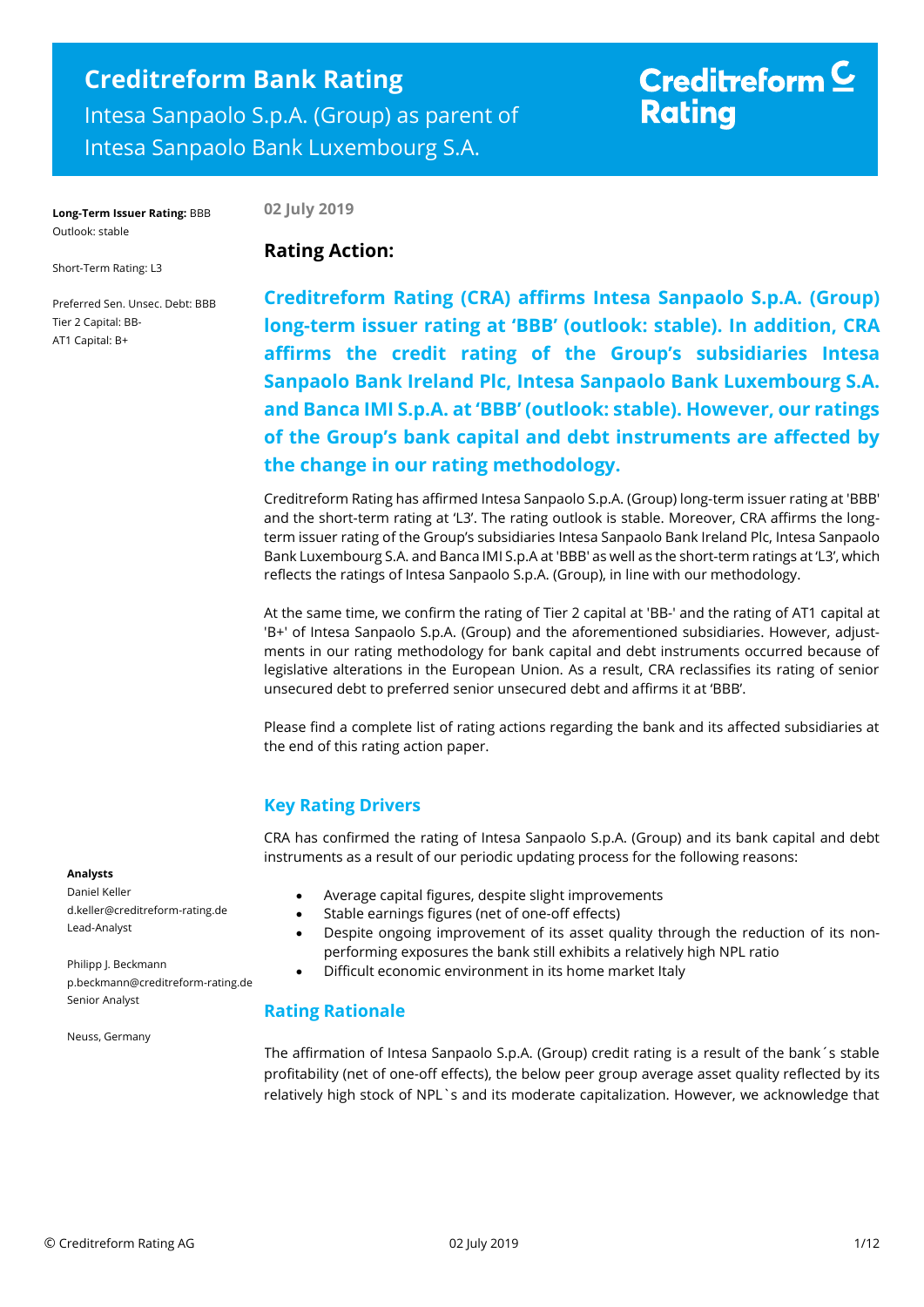the bank is on track to reduce its non-performing exposure as well as its operating expense, according to its 2018-2021 business plan.

## **Profitability**

The bank's shows a slight increase in its profitability year-over-year (net of one-off effects) and a stable operating income, which is considerable in a low-interest environment as well as the banks relatively high fee and commission income. In addition, the bank managed to reduce its operating expense significant year-over-year. However, asset write-downs are still on a high level, despite a reduction in comparison to the previous year 2017.

For details regarding the banks profitability, we refer to figure 2 and figure 3 in the appendix.

### **Asset Situation and Asset Quality**

The Group´s non-performing exposures reduced considerably year-over-year, however we are still concerned about its relatively high level. Moreover, we take into account that the bank is ahead of its schedule with regards to run down of its non-performing loans according to its business plan 2018-2021.

The Group `s stable risk-weighted assets ratio is in line with the average of the peer group.

For details regarding the banks asset situation and asset quality, we refer to figure 4 and figure 5 in the appendix.

## **Refinancing and Capital Quality**

We note that Intesa Sanpaolo S.p.A. (Group) achieved a solid level of capitalization, which is in line with the average of the peer group. Moreover, we take note that the bank was able to increase its CET1 ratio slightly.

The ratings of Intesa Sanpaolo´s bank capital and debt instruments are affected due to our rating mechanism and the recent change in our methodology.

For details regarding the banks refinancing and capital quality, we refer to figure 6 and figure 7 in the appendix.

### **Liquidity**

In our opinion, the overall liquidity situation of the bank is satisfactory.

For details regarding the banks liquidity, we refer to figure 8 in the appendix.

## **Outlook**

We consider the outlook of Intesa Sanpaolo S.p.A. (Group) long-term issuer rating and its bank capital and debt instruments as stable. This reflects our view that the bank is likely to keep being profitable in the upcoming years while still have to manage its high stock of non-performing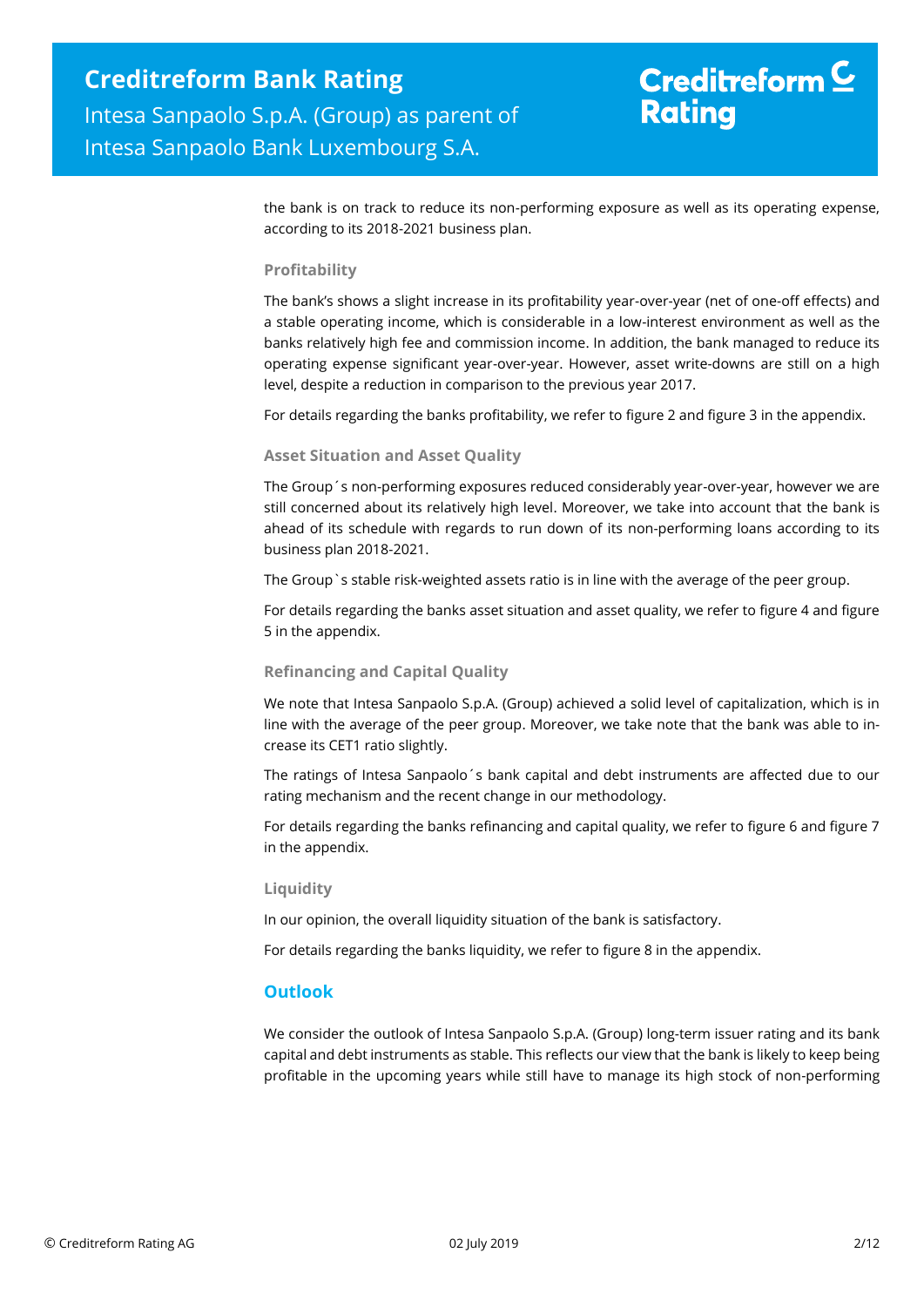exposures. However, we will observe if the bank is able to meet its targets according to its 'Business Plan 2018-2021'.

In addition, we assume a stable political and economic environment in the banks markets of operations.

## **Scenario Analysis**

In a scenario analysis, the bank's rating developed considerably better in the "best case" scenario and slightly worse in the "worst case" scenario. The ratings of bank capital and the senior unsecured debt classes would behave similarly based on our rating mechanism. These ratings are especially sensitive to changes in total equity and to the bank capital and debt structure in general.

We might upgrade Intesa Sanpaolo`s (Group) long-term issuer credit rating and its bank capital and debt instruments if we see a continuous improvement of the bank's asset quality and the reduction of its non-performing exposures, as well as a sustainable and adequate profitability.

By contrast, a downgrade of the Group`s long-term issuer credit rating and its bank capital and debt instruments is likely if we see that the bank displays declining profitability ratios, has problems in relations with its targeted reduction of its non-performing exposures or reveals a reduced capitalization.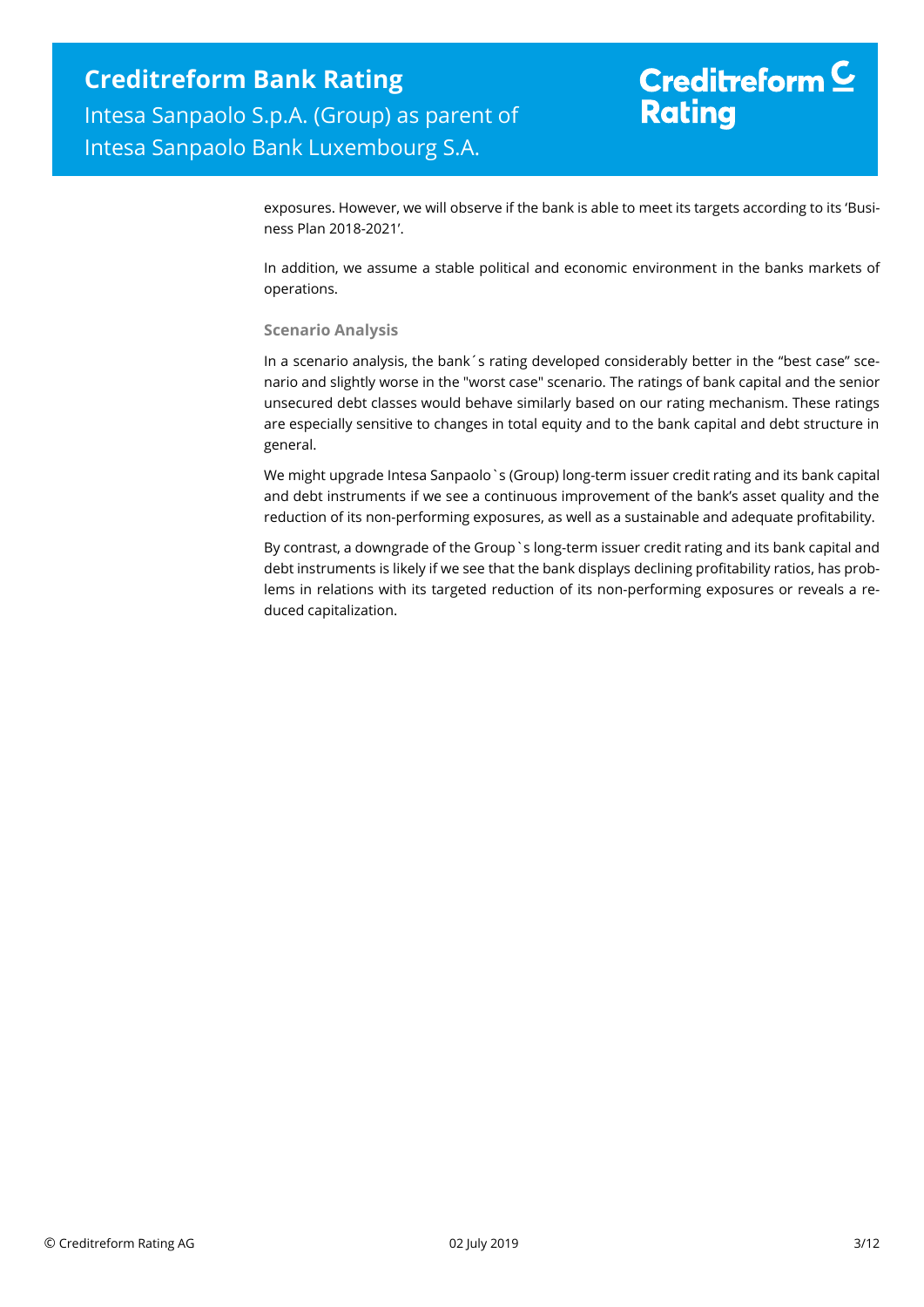# **CRA's rating actions at a glance**

Intesa Sanpaolo S.p.A. (Group):

- Long-Term Issuer Rating affirmed at 'BBB', stable outlook
- Short-term rating affirmed at 'L3'
- Senior unsecured debt reclassified to preferred senior unsecured debt and affirmed at 'BBB'
- Tier 2 capital affirmed at 'BB-'
- AT1 capital affirmed at 'B+'

Intesa Sanpaolo Bank Ireland Plc:

- Long-Term Issuer Rating affirmed at 'BBB', stable outlook
- Short-term rating affirmed at 'L3'
- Senior unsecured debt reclassified to preferred senior unsecured debt and affirmed at 'BBB'
- Tier 2 capital affirmed at 'BB-'
- AT1 capital affirmed at 'B+'

Intesa Sanpaolo Bank Luxembourg S.A.:

- Long-Term Issuer Rating affirmed at 'BBB', stable outlook
- Short-term rating affirmed at 'L3'
- Senior unsecured debt reclassified to preferred senior unsecured debt and affirmed at 'BBB'
- Tier 2 capital affirmed at 'BB-'
- AT1 capital affirmed at 'B+'

Banca IMI S.p.A.:

- Long-Term Issuer Rating affirmed at 'BBB', stable outlook
- Short-term rating affirmed at 'L3'
- Senior unsecured debt reclassified to preferred senior unsecured debt and affirmed at 'BBB'
- Tier 2 capital affirmed at 'BB-'
- AT1 capital affirmed at 'B+'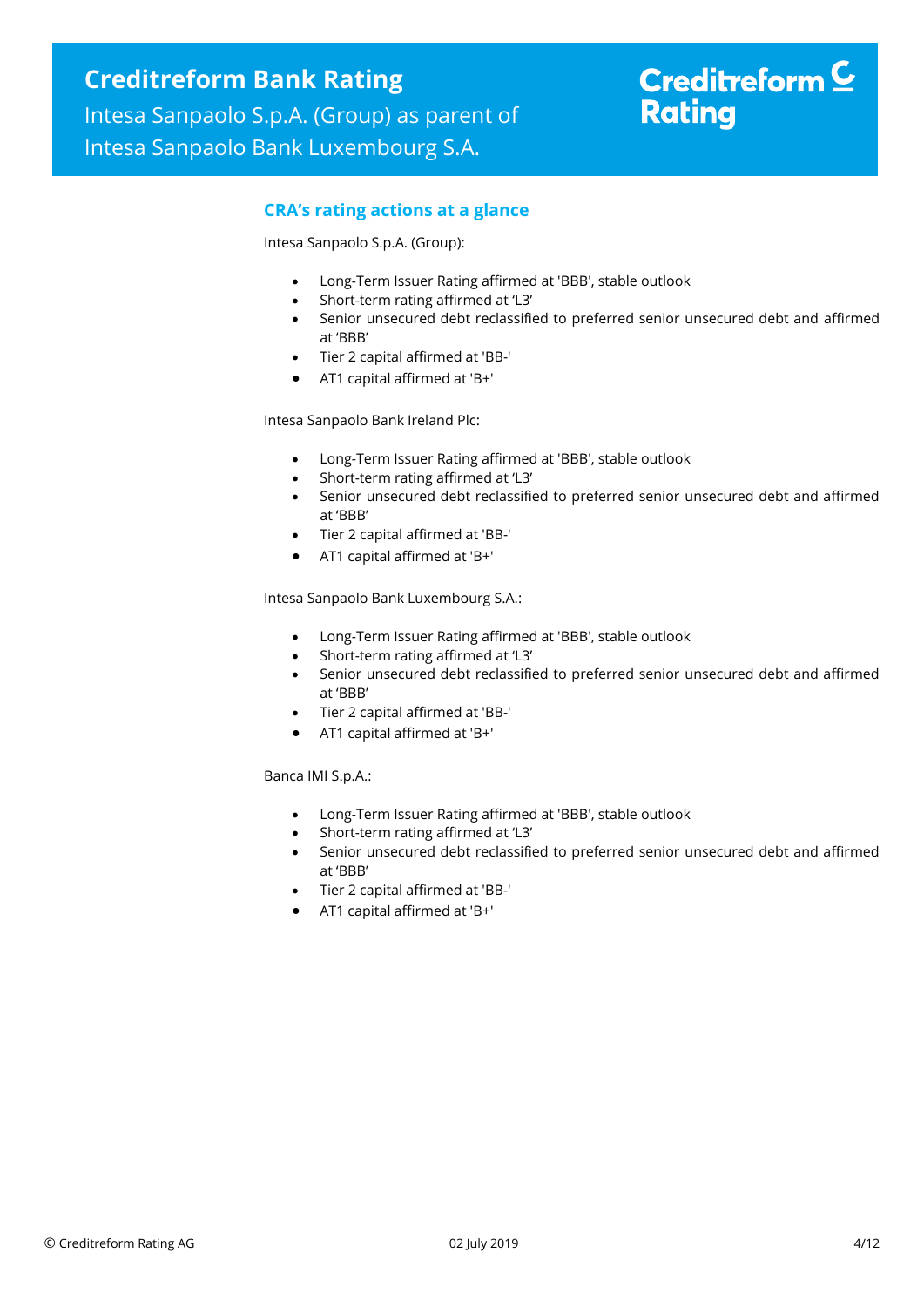# **Ratings Detail**

**Bank ratings**

The bank ratings are dependent on a host of quantitative and qualitative factors. An improvement in either sub-category may result in a higher rating score.

LT Issuer / Outlook / Short-Term **BBB / stable / L3**

## **Bank Capital and Debt Instruments Ratings**

The ratings for bank capital and debt instruments are inter alia dependent on subordination and relative size of the instrument class, based on the long-term issuer rating of the bank.

| Preferred senior unsecured debt (PSU): | <b>BBB</b> |
|----------------------------------------|------------|
| Tier 2 (T2):                           | RR-        |
| Additional Tier 1 (AT1):               | $R+$       |

## **Ratings Detail and History**

Please consult our websit[e www.creditreform-rating.de](http://www.creditreform-rating.de/) for additional information regarding the dates of publication.

Figure 1: Ratings Detail and History

| <b>Bank Issuer Rating</b>                                                 | <b>Rating Date</b> | <b>Publication Date</b> | <b>Result</b>         |
|---------------------------------------------------------------------------|--------------------|-------------------------|-----------------------|
| Initialrating                                                             | 16.04.2018         | 25.04.2018              | BBB / stable / L3     |
| <b>Rating Update</b>                                                      | 02.07.2019         | 04.07.2019              | BBB / stable / L3     |
| <b>Bank Capital and Debt Instruments</b>                                  | <b>Rating Date</b> | <b>Publication Date</b> | <b>Result</b>         |
| Senior Unsecured / T2 / AT1 (Initial)                                     | 16.04.2018         | 25.04.2018              | <b>BBB / BB- / B+</b> |
| <b>PSU / T2 / AT1</b>                                                     | 02.07.2019         | 04.07.2019              | <b>BBB / BB- / B+</b> |
| <b>Subsidiaries of the Bank</b>                                           | <b>Rating Date</b> | <b>Publication Date</b> | <b>Result</b>         |
| Intesa Sanpaolo Bank Ireland Plc                                          |                    |                         |                       |
| Initialrating                                                             | 31.08.2018         | 05.09.2018              | BBB / stable / L3     |
| <b>Rating Update</b>                                                      | 02.07.2019         | 04.07.2019              | BBB / stable / L3     |
| Bank Capital and Debt Instruments of Intesa Sanpaolo Bank Ireland Plc     |                    |                         |                       |
| Senior Unsecured / T2 / AT1 (Initial)                                     | 31.08.2018         | 05.09.2018              | <b>BBB / BB- / B+</b> |
| <b>PSU / T2 / AT1</b>                                                     | 02.07.2019         | 04.07.2019              | <b>BBB / BB- / B+</b> |
| Intesa Sanpaolo Bank Luxembourg S.A.                                      |                    |                         |                       |
| Initialrating                                                             | 31.08.2018         | 05.09.2018              | BBB / stable / L3     |
| Rating Update                                                             | 02.07.2019         | 04.07.2019              | BBB / stable / L3     |
| Bank Capital and Debt Instruments of Intesa Sanpaolo Bank Luxembourg S.A. |                    |                         |                       |
| Senior Unsecured / T2 / AT1 (Initial)                                     | 31.08.2018         | 05.09.2018              | <b>BBB / BB- / B+</b> |
| <b>PSU / T2 / AT1</b>                                                     | 02.07.2019         | 04.07.2019              | <b>BBB / BB- / B+</b> |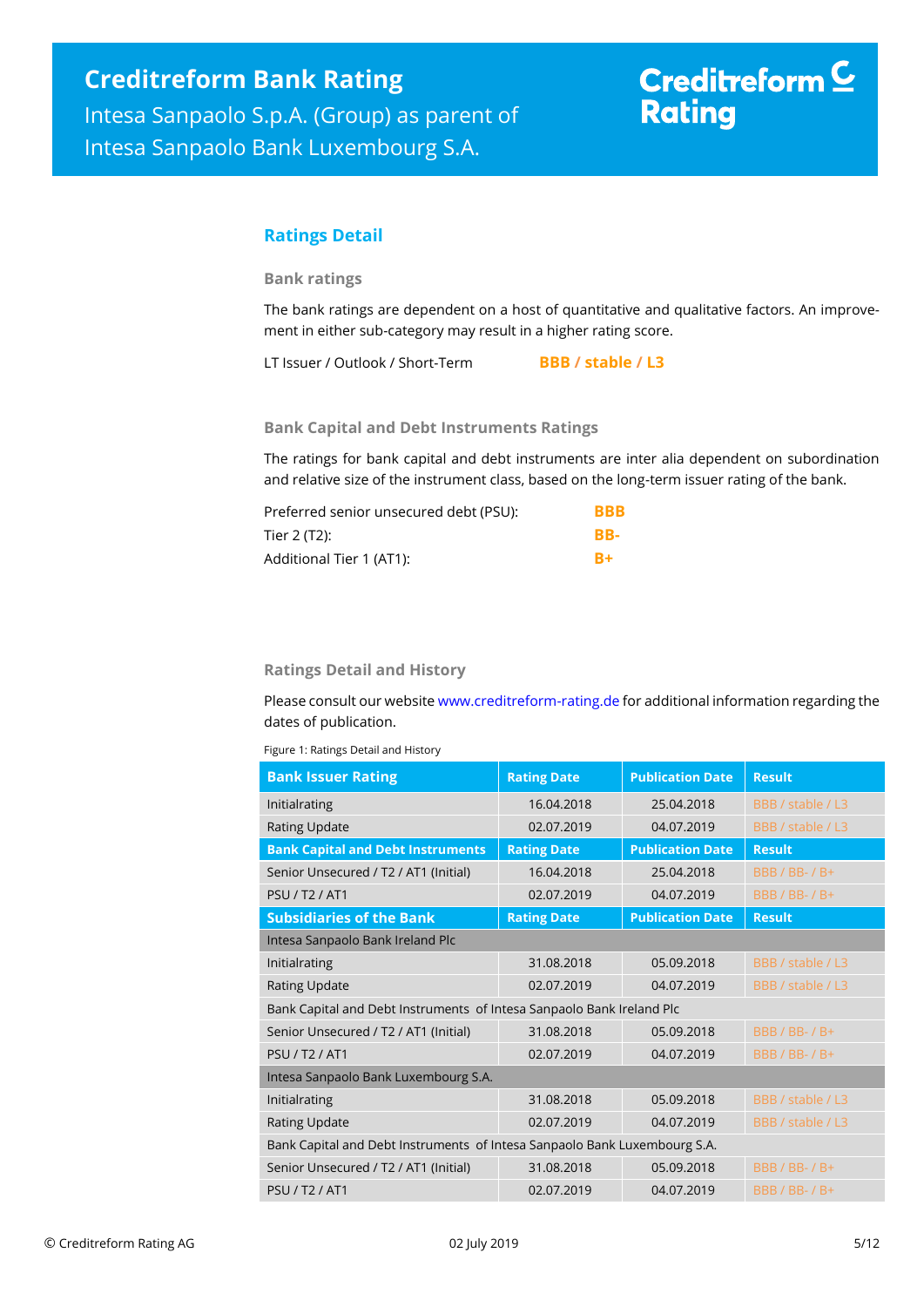# **Creditreform Bank Rating**

Intesa Sanpaolo S.p.A. (Group) as parent of Intesa Sanpaolo Bank Luxembourg S.A.

# Creditreform <sup>C</sup><br>Rating

| Banca IMI S.p.A.                                      |            |            |                    |
|-------------------------------------------------------|------------|------------|--------------------|
| Initialrating                                         | 31.08.2018 | 05.09.2018 | BBB / stable / L3  |
| <b>Rating Update</b>                                  | 02.07.2019 | 04.07.2019 | BBB / stable / L3  |
| Bank Capital and Debt Instruments of Banca IMI S.p.A. |            |            |                    |
| Senior Unsecured / T2 / AT1 (Initial)                 | 31.08.2018 | 05.09.2018 | <b>BBB/BB-/B+</b>  |
| <b>PSU / NPS / T2 / AT1</b>                           | 02.07.2019 | 04.07.2019 | $BBB / BB - / B +$ |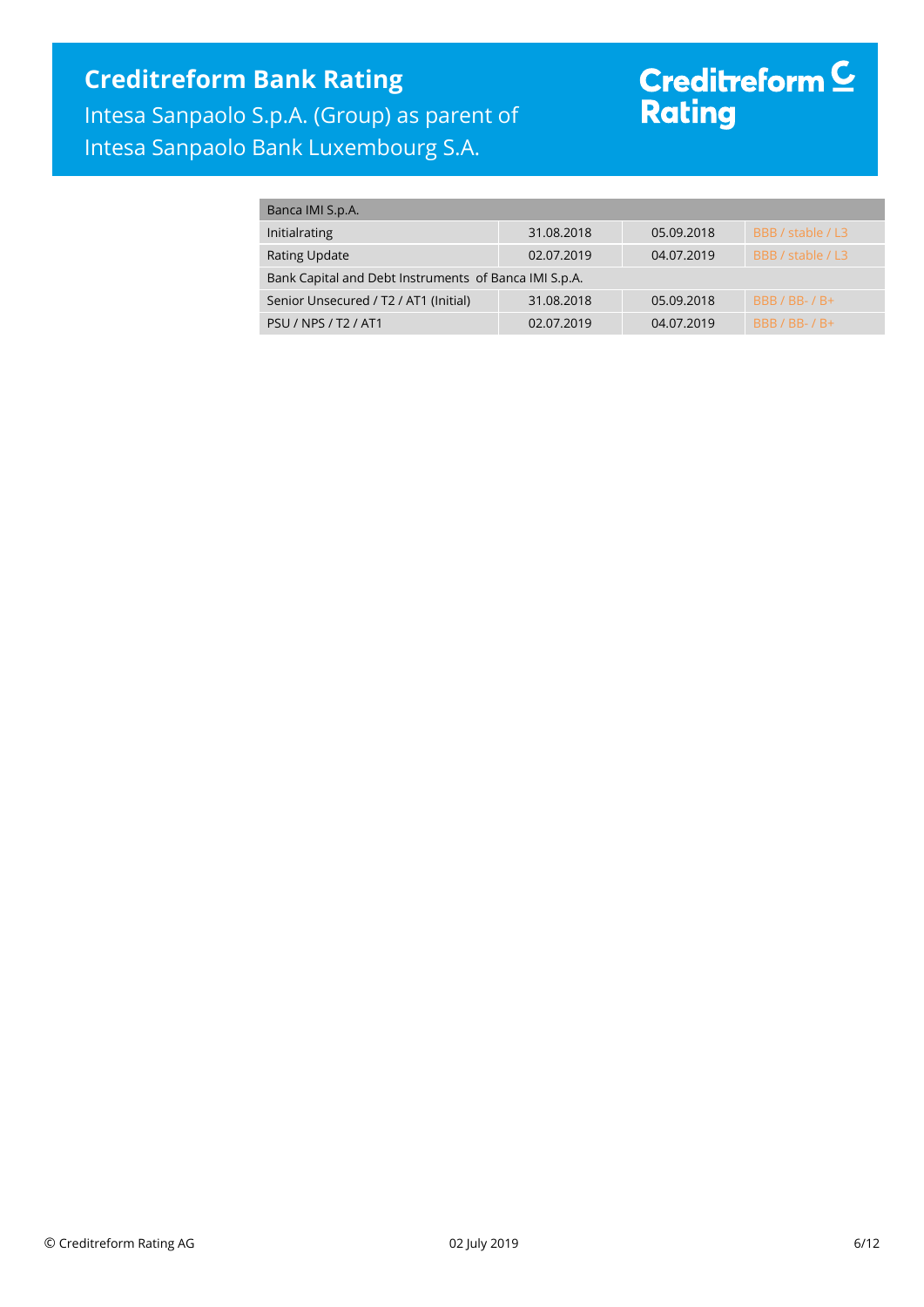# Creditreform <mark>C</mark><br>Rating

# **Appendix**

Figure 2: Group income statement | Source: eValueRate / CRA

| <b>Income Statement</b>                                      | 2015         | 2016         | 2017       | %        | 2018       |
|--------------------------------------------------------------|--------------|--------------|------------|----------|------------|
| Income (€000)                                                |              |              |            |          |            |
| Net Interest Income                                          | 9.238.000    | 8.615.000    | 6.704.000  | $+9,5$   | 7.342.000  |
| Net Fee & Commission Income                                  | 6.895.000    | 6.735.000    | 7.428.000  | $+2.4$   | 7.603.000  |
| Net Insurance Income                                         | $-2.262.000$ | $-2.075.000$ | 1.282.000  | $+13,3$  | 1.452.000  |
| Net Trading Income                                           | 2.399.000    | 2.534.000    | 1.137.000  | $+3,6$   | 1.178.000  |
| <b>Equity Accounted Results</b>                              | 111.000      | 125.000      | 1.150.000  | $-84,6$  | 177.000    |
| Dividends from Equity Instruments                            | 378,000      | 461.000      | 117.000    | $-19.7$  | 94.000     |
| Other Income                                                 | 921.000      | 872.000      | 977.000    | $-2,1$   | 956.000    |
| <b>Operating Income</b>                                      | 17.680.000   | 17.267.000   | 18.795.000 | $+0,0$   | 18.802.000 |
| Expenses (€000)                                              |              |              |            |          |            |
| Depreciation and Amortisation                                | 911.000      | 931.000      | 879.000    | $+11,5$  | 980.000    |
| Personnel Expense                                            | 5.364.000    | 5.494.000    | 7.177.000  | $-17,3$  | 5.932.000  |
| Tech & Communications Expense                                | 893.000      | 899,000      | 899.000    | $-1,8$   | 883,000    |
| Marketing and Promotion Expense                              | 145.000      | 134.000      | 134.000    | $+5,2$   | 141.000    |
| <b>Other Provisions</b>                                      | 535.000      | 241.000      | 893.000    | $-96,1$  | 35.000     |
| Other Expense                                                | 3.265.000    | 3.191.000    | 3.043.000  | $+7,9$   | 3.282.000  |
| <b>Operating Expense</b>                                     | 11.113.000   | 10.890.000   | 13.025.000 | $-13,6$  | 11.253.000 |
| Operating Profit & Impairment (€000)                         |              |              |            |          |            |
| <b>Pre-impairment Operating Profit</b>                       | 6.567.000    | 6.377.000    | 5.770.000  | $+30,8$  | 7.549.000  |
| Asset Writedowns                                             | 2.824.000    | 3.288.000    | 3.154.000  | $-19,6$  | 2.535.000  |
| Net Income (€000)                                            |              |              |            |          |            |
| Non-Recurring Revenue                                        | 414.000      | 445.000      | 5.313.000  | $-90,4$  | 509.000    |
| Non-Recurring Expense                                        | 80.000       | 318,000      | 111.000    | $-41,4$  | 65.000     |
| <b>Pre-tax Profit</b>                                        | 4.077.000    | 3.216.000    | 7.818.000  | $-30,2$  | 5.458.000  |
| Income Tax Expense                                           | 1.331.000    | 1.003.000    | 464.000    | $> +100$ | 1.386.000  |
| <b>Discontinued Operations</b>                               | 60.000       | 987.000      |            |          |            |
| <b>Net Profit</b>                                            | 2.806.000    | 3.200.000    | 7.354.000  | $-44,6$  | 4.072.000  |
| Attributable to minority interest (non-controlling interest) | $-67.000$    | $-89.000$    | 38.000     | $-42,1$  | 22.000     |
| Attributable to owners of the parent                         | 2.739.000    | 3.111.000    | 7.316.000  | $-44,6$  | 4.050.000  |

Figure 3: Group key earnings figures | Source: eValueRate / CRA

| Income Ratios (%)                                     | 2015  | 2016  | 2017  | %       | 2018  |
|-------------------------------------------------------|-------|-------|-------|---------|-------|
| Cost Income Ratio (CIR)                               | 62,86 | 63,07 | 69,30 | $-9,45$ | 59,85 |
| Cost Income Ratio ex. Trading (CIRex)                 | 72,72 | 73,92 | 73,76 | $-9,91$ | 63,85 |
| Return on Assets (ROA)                                | 0,41  | 0,44  | 0,92  | $-0,41$ | 0,52  |
| Return on Equity (ROE)                                | 5,77  | 6,49  | 12,99 | $-5,51$ | 7,48  |
| Return on Assets before Taxes (ROAbT)                 | 0,60  | 0.44  | 0,98  | $-0,29$ | 0,69  |
| Return on Equity before Taxes (ROEbT)                 | 8,39  | 6,52  | 13,81 | $-3,78$ | 10,03 |
| Return on Risk-Weighted Assets (RORWA)                | 0,99  | 1,13  | 2,56  | $-1,09$ | 1,47  |
| Return on Risk-Weighted Assets before Taxes (RORWAbT) | 1,43  | 1,13  | 2.73  | $-0,75$ | 1,97  |
| Net Interest Margin (NIM)                             | 1,82  | 1,62  | 1,30  | $+0,14$ | 1,44  |
| Pre-Impairment Operating Profit / Assets              | 0,97  | 0,88  | 1,37  | $-0,41$ | 0,96  |
| Cost of Funds (COF)                                   | 1,03  | 0,83  | 0,67  | $-0,11$ | 0,56  |
| Change in % Points                                    |       |       |       |         |       |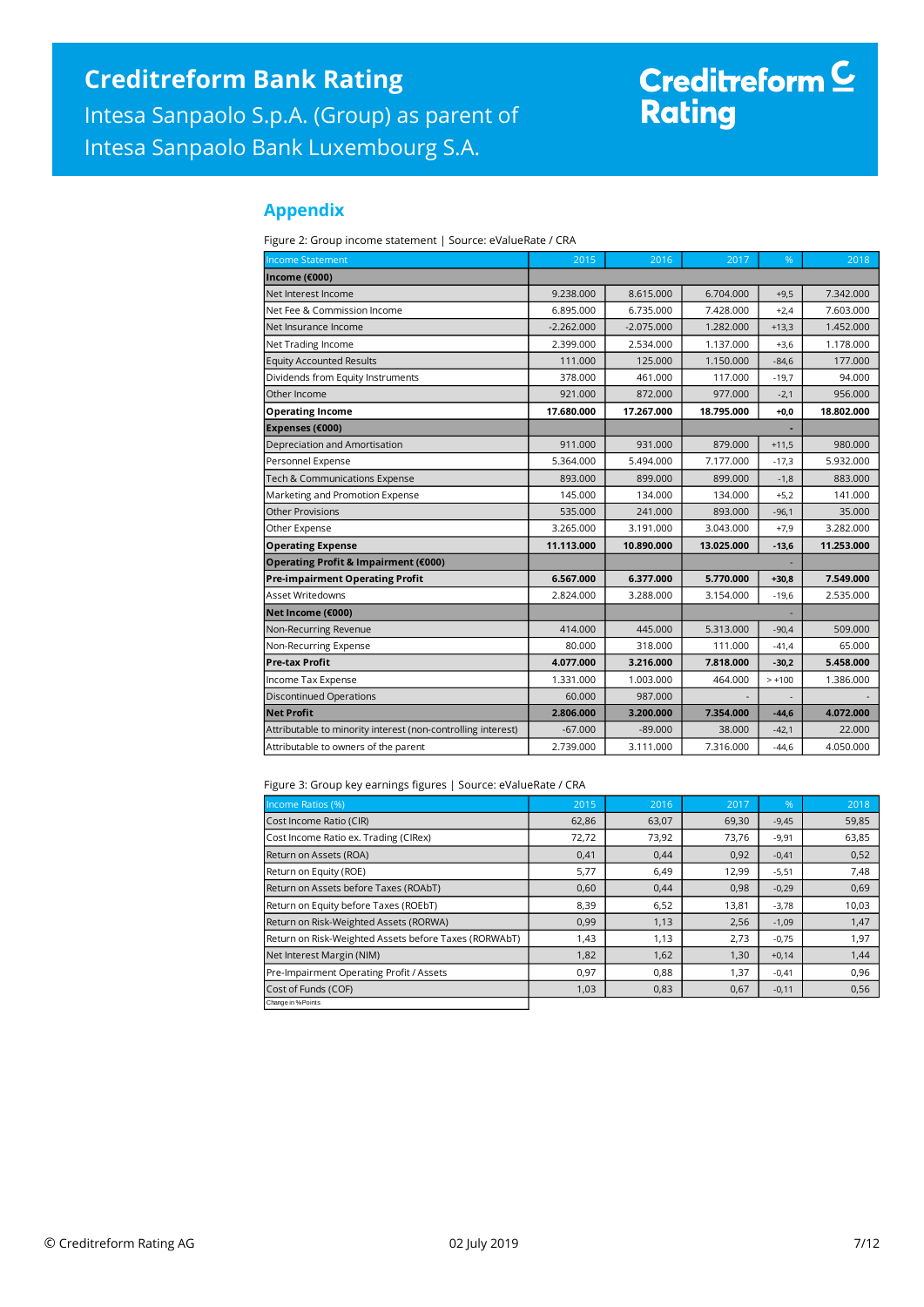# Creditreform <mark>C</mark><br>Rating

### Figure 4: Development of assets | Source: eValueRate / CRA

| Assets (€000)                         | 2015        | 2016        | 2017        | %        | 2018        |
|---------------------------------------|-------------|-------------|-------------|----------|-------------|
| Cash and Balances with Central Banks  | 17.242.000  | 36.037.000  | 49.802.000  | $-2,6$   | 48.496.000  |
| Net Loans to Banks                    | 26.558.000  | 25.807.000  | 30.998.000  | $-1,2$   | 30.620.000  |
| Net Loans to Customers                | 350.051.000 | 364.734.000 | 411.950.000 | $-1,0$   | 407.802.000 |
| <b>Total Securities</b>               | 78.937.000  | 83.130.000  | 80.332.000  | $-4,6$   | 76.617.000  |
| <b>Total Derivative Assets</b>        | 38.063.000  | 36.775.000  | 28.789.000  | $+0,8$   | 29.019.000  |
| Other Financial Assets                | $\Omega$    | $\Omega$    | 0           | ٠        | 0           |
| <b>Financial Assets</b>               | 510.851.000 | 546.483.000 | 601.871.000 | $-1,5$   | 592.554.000 |
| Equity Accounted Investments          | 1.727.000   | 1.278.000   | 678,000     | $+39,1$  | 943.000     |
| Other Investments                     |             |             |             | ۰        |             |
| <b>Insurance Assets</b>               | 128,187,000 | 142.045.000 | 153.021.000 | $-1,6$   | 150.518.000 |
| Non-current Assets & Discontinued Ops | 27.000      | 312.000     | 627.000     | $> +100$ | 1.297.000   |
| Tangible and Intangible Assets        | 12.562.000  | 12.301.000  | 14.419.000  | $+14,1$  | 16.449.000  |
| <b>Tax Assets</b>                     | 15.021.000  | 14.444.000  | 16.887.000  | $+2,2$   | 17.253.000  |
| <b>Total Other Assets</b>             | 8.121.000   | 8.237.000   | 9.358.000   | $-7,0$   | 8.707.000   |
| <b>Total Assets</b>                   | 676.496.000 | 725.100.000 | 796.861.000 | $-1,1$   | 787.721.000 |

#### Figure 5: Development of asset quality | Source: eValueRate / CRA

| - -                                                 |       |       |       |          |        |
|-----------------------------------------------------|-------|-------|-------|----------|--------|
| Asset Ratios (%)                                    | 2015  | 2016  | 2017  | $\%$     | 2018   |
| Net Loans / Total Assets                            | 51.74 | 50,30 | 51,70 | $+0.07$  | 51,77  |
| Non-Performing Loans (NPL) / Net Loans to Customers | 18,03 | 15.94 | 12.64 | $-3,70$  | 8,94   |
| Impaired Loans / Net Loans to Customers             | 19.09 | 17.41 | 25,19 | $-5,49$  | 19,70  |
| Impairments/ Net loans to customers (%)             | 9,17  | 8,23  | 6,82  | $-1,42$  | 5,40   |
| Potential Problem Loans / NPL                       | 9,07  | 9,21  | 99,28 | $+21,02$ | 120,30 |
| Risk-Weighted Assets (RWA) / Total Assets           | 42,03 | 39,16 | 35,99 | $-0,90$  | 35,09  |
| Non-Performing Loans / Risk-Weighted Assets         | 22,20 | 20,48 | 18,15 | $-4,96$  | 13,19  |
| Net Write-offs / Net Loans to Customers             | 0,78  | 0,83  | 0,63  | $-0,01$  | 0,62   |
| Net Write-offs / Risk-Weighted Assets               | 0,96  | 1,06  | 0,91  | $+0,00$  | 0,91   |
| Change in % Points                                  |       |       |       |          |        |

#### Figure 6: Development of refinancing and capital adequacy | Source: eValueRate / CRA

| Liabilities (€000)                         | 2015                     | 2016        | 2017        | %                        | 2018        |
|--------------------------------------------|--------------------------|-------------|-------------|--------------------------|-------------|
| <b>Total Deposits from Banks</b>           | 62.500.000               | 76.798.000  | 108.441.000 | $+2,0$                   | 110.616.000 |
| <b>Total Deposits from Customers</b>       | 255.800.000              | 291.876.000 | 323.386.000 | $+1,0$                   | 326.514.000 |
| <b>Total Debt</b>                          | 115.205.000              | 99.911.000  | 97.457.000  | $-10,0$                  | 87.693.000  |
| Derivative Liabilities                     | 43.994.000               | 45.309.000  | 36.264.000  | $+6,1$                   | 38.470.000  |
| Securities Sold, not yet Purchased         | $\overline{\phantom{a}}$ |             |             | $\overline{\phantom{a}}$ |             |
| Other Financial Liabilities                | $\overline{\phantom{a}}$ | ۰           |             | ٠                        |             |
| <b>Total Financial Liabilities</b>         | 477.499.000              | 513.894.000 | 565.548.000 | $-0,4$                   | 563.293.000 |
| Insurance Liabilities                      | 131.638.000              | 142.803.000 | 152.471.000 | $-2,0$                   | 149.407.000 |
| Non-current Liabilities & Discontinued Ops | ٠                        | 272.000     | 264.000     | $-2,3$                   | 258.000     |
| <b>Tax Liabilities</b>                     | 2.367.000                | 2.038.000   | 2.509.000   | $-3,0$                   | 2.433.000   |
| Provisions                                 | 4.833.000                | 4.830.000   | 7.218.000   | $-13,4$                  | 6.254.000   |
| <b>Total Other Liabilities</b>             | 11.566.000               | 11.944.000  | 12.247.000  | $-4,9$                   | 11.645.000  |
| <b>Total Liabilities</b>                   | 627.903.000              | 675.781.000 | 740.257.000 | $-0,9$                   | 733.290.000 |
| <b>Total Equity</b>                        | 48.593.000               | 49.319.000  | 56.604.000  | $-3,8$                   | 54.431.000  |
| <b>Total Liabilities and Equity</b>        | 676.496.000              | 725.100.000 | 796.861.000 | $-1,1$                   | 787.721.000 |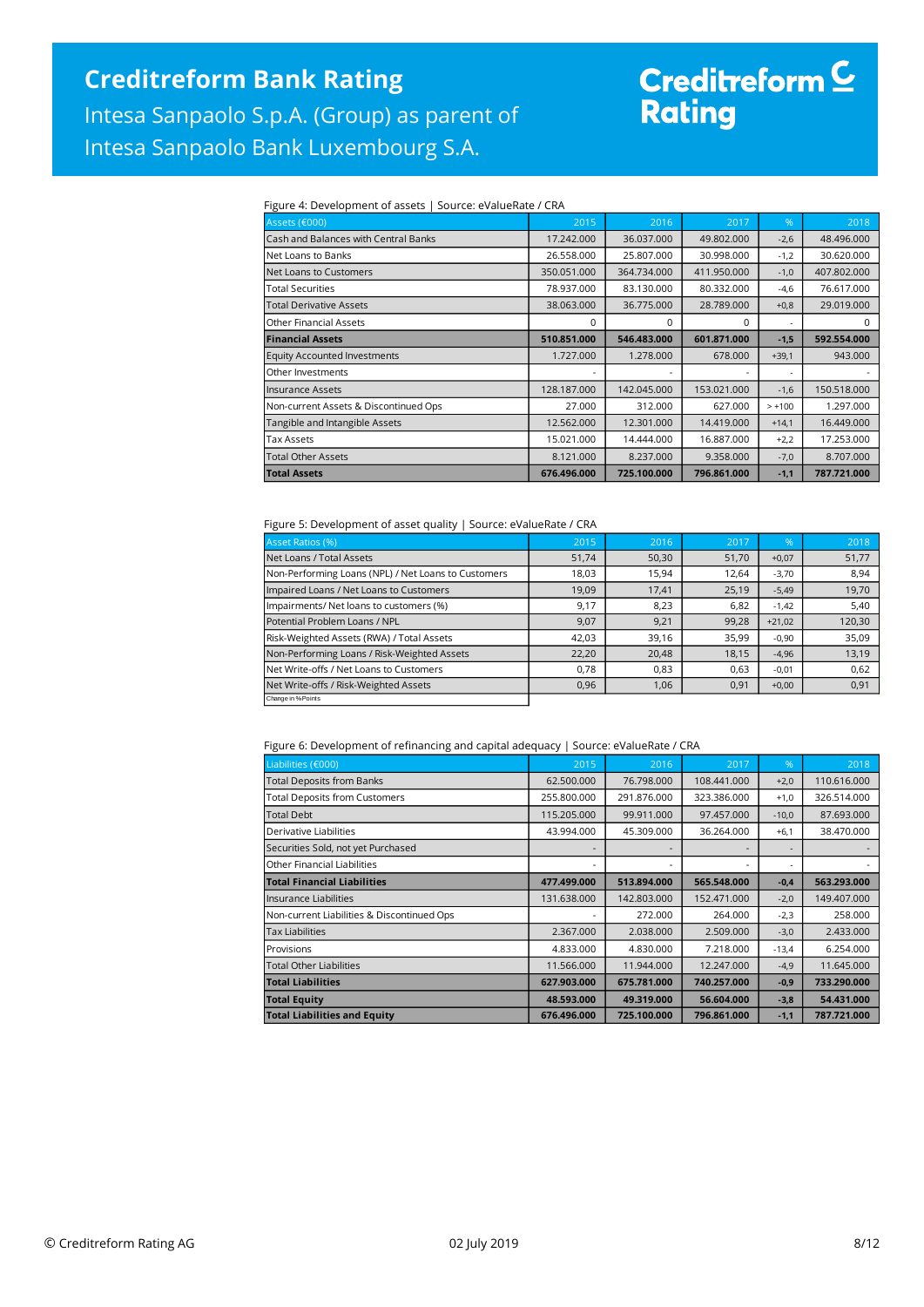# Creditreform <mark>C</mark><br>Rating

### Figure 7: Development of capital ratios | Source: eValueRate / CRA

| Capital Ratios (€000)                               | 2015  | 2016  | 2017  | $\%$                     | 2018  |
|-----------------------------------------------------|-------|-------|-------|--------------------------|-------|
| <b>Total Equity/ Total Assets</b>                   | 7,18  | 6,80  | 7,10  | $-0,19$                  | 6,91  |
| Leverage Ratio                                      | 6,80  | 6,30  | 6,42  | $-0,12$                  | 6,30  |
| Phased-in: Common Equity Tier 1 Ratio (CET1)        | 13,00 | 12,70 | 13,30 | $+0,20$                  | 13,50 |
| Phased-in: Tier 1 Ratio (CET1 + AT1)                | 13,80 | 13,90 | 15,20 | $+0.00$                  | 15,20 |
| Phased-in: Total Capital Ratio (CET1 + AT1 + T2)    | 16,60 | 17,00 | 17,90 | $-0.20$                  | 17,70 |
| Fully Loaded: Common Equity Tier 1 Ratio (CET1)     | 13,00 | 12,70 |       | ۰                        | 12,00 |
| Fully Loaded: Tier 1 Ratio (CET1 + AT1)             | 13,80 | 13,90 | -     | $\overline{\phantom{a}}$ | 13,80 |
| Fully Loaded: Total Capital Ratio (CET1 + AT1 + T2) | 16,60 | 17,00 |       | $\overline{\phantom{a}}$ | 16,50 |
| Change in % Points                                  |       |       |       |                          |       |

#### Figure 8: Development of liquidity | Source: eValueRate / CRA

| Liquidity (%)                                         | 2015   | 2016   | 2017   | $\%$     | 2018   |
|-------------------------------------------------------|--------|--------|--------|----------|--------|
| Net Loans / Deposits (LTD)                            | 136.85 | 124.96 | 127.39 | $-2.49$  | 124.90 |
| Interbank Ratio                                       | 42.32  | 32.96  | 28.59  | $-0.90$  | 27.68  |
| Liquidity Coverage Ratio (LCR)                        | -      |        | 176.00 | $-13.00$ | 163,00 |
| Customer Deposits / Total Funding (excl. Derivatives) | 43.81  | 46.29  | 45.94  | $+1.06$  | 46,99  |
| Change in % Points                                    |        |        |        |          |        |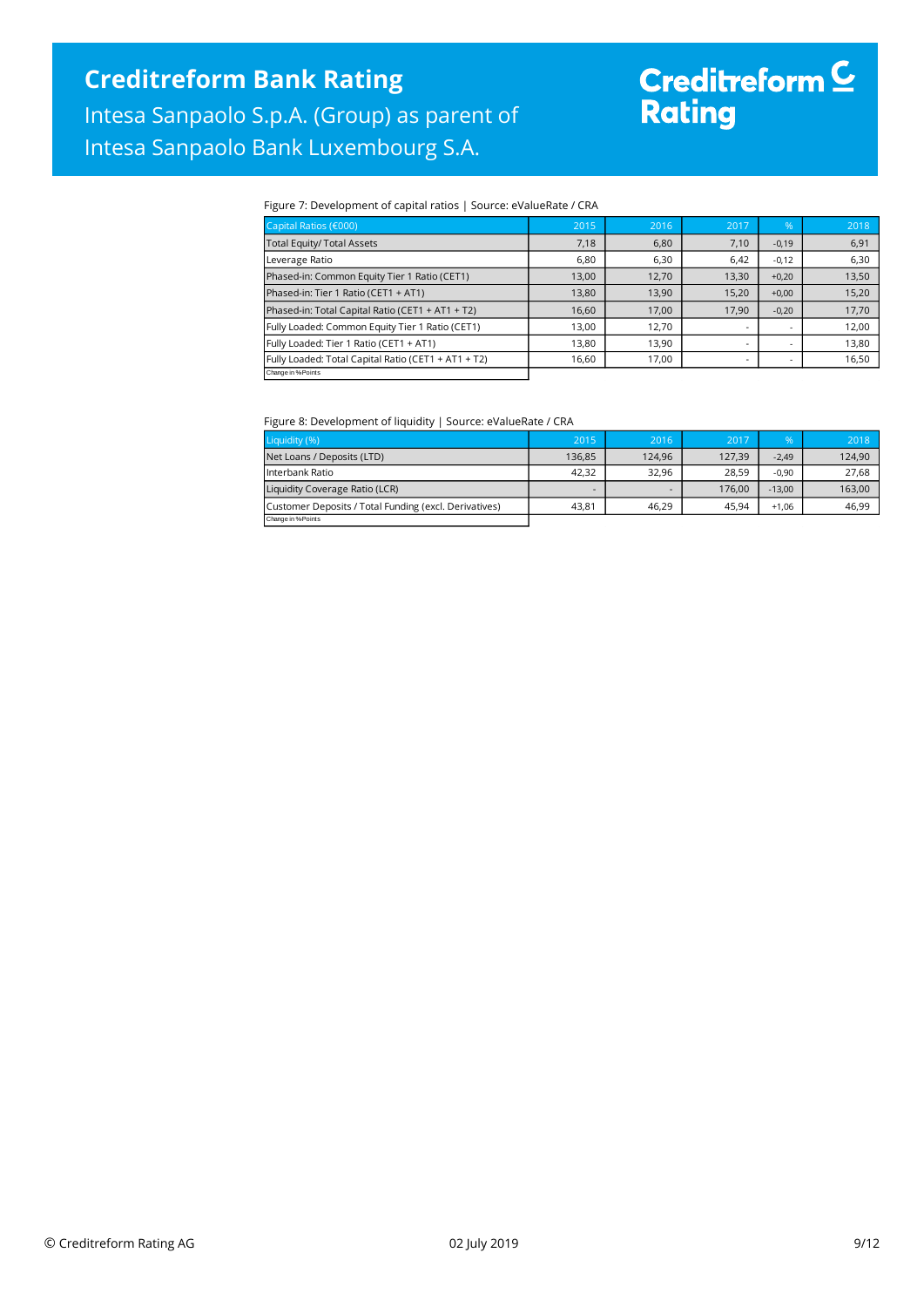## **Regulatory**

Creditreform Rating AG was neither commissioned by the rating object nor by any other third party for the rating. The analysis took place on a voluntary basis by Creditreform Rating AG and is to be described in the regulatory sense as an unsolicited rating.

The rating is based on publicly available information and internal evaluation methods for the rated bank. The quantitative analysis is based mainly on the latest annual accounts, interim reports, other investor relations information of the bank, and calculated key figures by eValueRate/CRA. Subject to a peer group analysis were 32 competing institutes.

The information and documents processed met the requirements of the rating system of Creditreform Rating AG as published on the website www.creditreform-rating.de. The rating was carried out on the basis of the rating methodology for unsolicited bank ratings as well as the methodology for the rating of bank capital and unsecured debt instruments in conjunction with Creditreform`s basic document "Rating Criteria and Definitions".

On 02 July 2019, the rating was presented by the analysts to the rating committee and adopted in a resolution.

The rating result was communicated to Intesa Sanpaolo S.p.A. (Group) and its subsidiaries, and the preliminary rating report was made available to the bank. There was no change in the rating score.

The rating is subject to one-year monitoring from the rating date and is valid until withdrawal of the rating. Within this period, the rating can be updated. At the latest after one year, a monitoring is required to maintain the validity of the rating.

In 2011, Creditreform Rating AG was registered within the European Union according to EU Regulation 1060/2009 (CRA-Regulation). Based on this registration, Creditreform Rating AG (CRA) is permitted to issue credit ratings within the EU, and is obligated to comply with the provisions of the CRA-Regulation.

### **Conflict of Interests**

No conflicts of interest were identified during the rating process that might influence the analyses and judgements of the rating analysts involved nor any other natural persons whose services are placed at the disposal or under the control of Creditreform Rating AG and who are directly involved in credit rating activities or in approving credit ratings and rating outlooks.

In the event of providing ancillary services to the rated entity, CRA will disclose all ancillary services in the credit rating report.

### **Rules on the Presentation of Credit Ratings and Rating Outlooks**

The approval of credit ratings and rating outlooks follows our internal policies and procedures. In line with our 'Rating Committee' policy, all credit ratings and rating outlooks are approved by a rating committee based on the principle of unanimity.

To prepare this credit rating, CRA has used the following substantially material sources:

- 1. Transaction structure and participants
- 2. Transaction documents
- 3. Issuance documents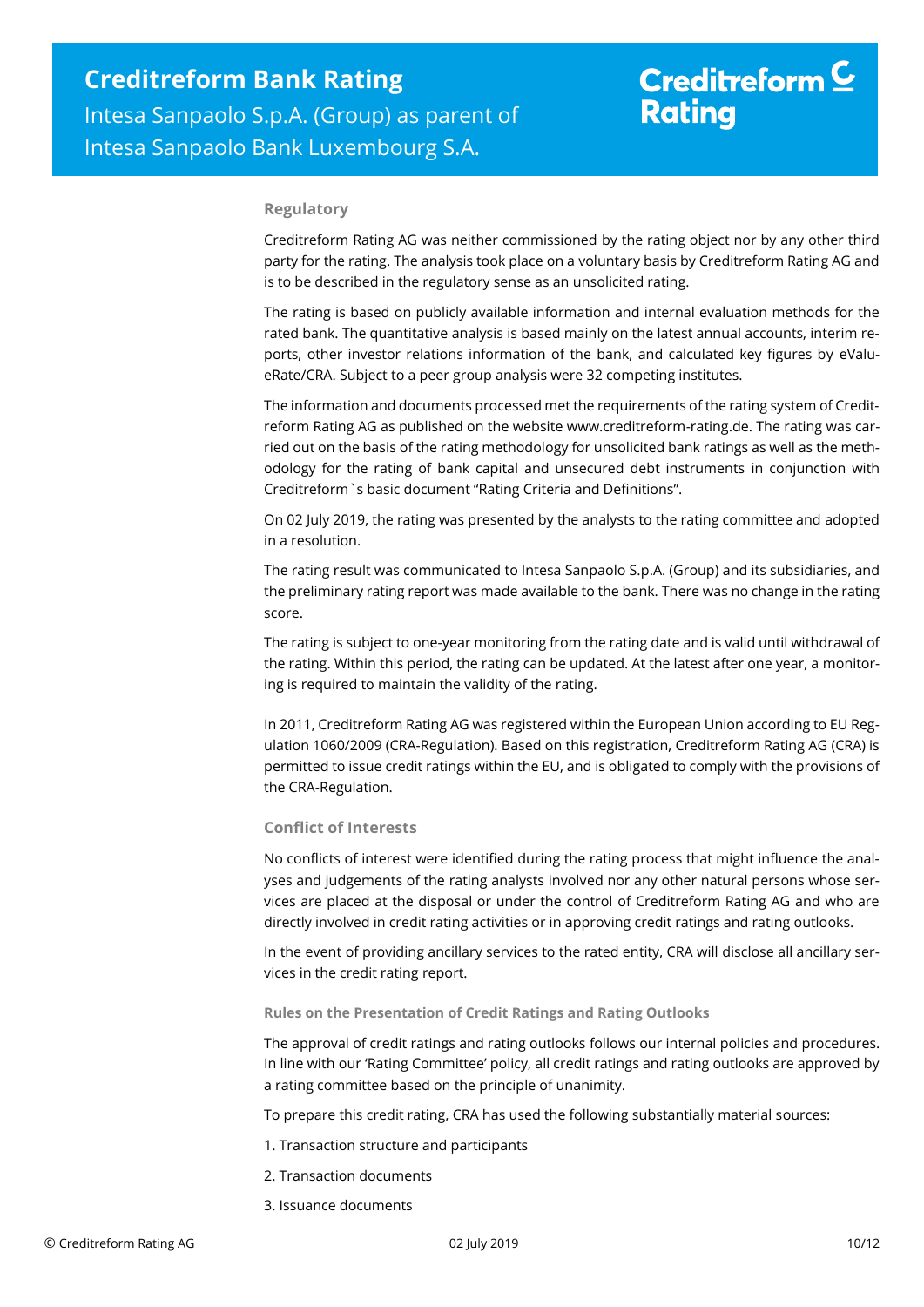There are no other attributes and limitations of the credit rating or rating outlook other than those displayed on the CRA website. Furthermore, CRA considers satisfactory the quality and extent of information available on the rated entity. In regard to the rated entity Creditreform Rating AG regarded the available historical data as sufficient.

Between the time of disclosure of the credit rating to the rated entity and the public disclosure, no amendments were made to the credit rating.

The 'Basic Data' information card indicates the principal methodology or version of methodology that was used in determining the rating, with a reference to its comprehensive description.

In cases where the credit rating is based on more than one methodology or where reference only to the principal methodology might cause investors to overlook other important aspects of the credit rating, including any significant adjustments and deviations, Creditreform Rating AG explains this fact in the rating report and indicates how the different methodologies or other aspects are taken into account in the credit rating. This information is integrated in the credit rating report.

The meaning of each rating category, the definition of default or recovery and any appropriate risk warning, including a sensitivity analysis of the relevant key rating assumptions such as mathematical or correlation assumptions, accompanied by worst-case scenario credit ratings and best-case scenario credit ratings are explained.

The date at which the credit rating was initially released for distribution and the date when it was last updated including any rating outlooks is indicated clearly and prominently in the 'Basic Data' card as a "rating action"; initial release is indicated as "initial rating", other updates are indicated as an "update", "upgrade" or "downgrade", "not rated", "confirmed", "selective default" or "default".

In the case of a rating outlook, the time horizon is provided during which a change in the credit rating is expected. This information is available within 'Basic Data' information card.

In accordance to Article 11 (2) EU-Regulation (EC) No 1060/2009, a registered or certified credit rating agency shall make available, in a central repository established by ESMA, information on its historical performance data including the rating transition frequency and information about credit ratings issued in the past and on their changes. Requested data are available at the ESMA website: https://cerep.esma.europa.eu/cerep-web/statistics/defaults.xhtml.

An explanatory statement of the meaning of Creditreform`s default rates are available in the credit rating methodologies disclosed on the website.